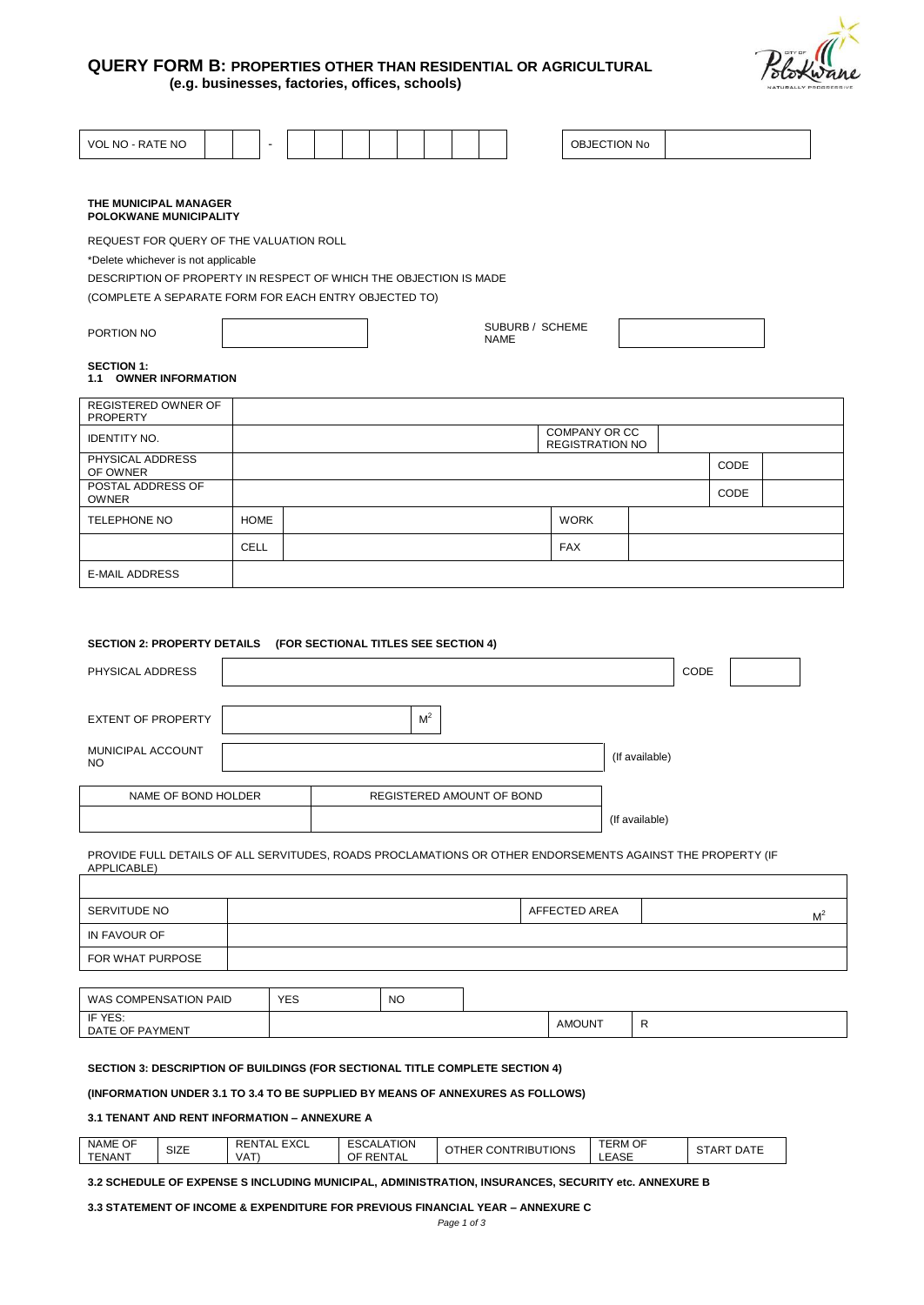# **QUERY FORM B: PROPERTIES OTHER THAN RESIDENTIAL OR AGRICULTURAL (e.g. businesses, factories, offices, schools)**

# **3.4 BUILDING SIZES – ANNEXURE D**

| <b>BUILDING NO.</b>                                                                              |                         | SIZE M <sup>2</sup>                      | DESCRIPTION e.g. used as a shop, offices etc.                                                                          |              |                     | <b>CONDITION</b> |                     |                |
|--------------------------------------------------------------------------------------------------|-------------------------|------------------------------------------|------------------------------------------------------------------------------------------------------------------------|--------------|---------------------|------------------|---------------------|----------------|
|                                                                                                  | FOR FURTHER DEVELOPMENT |                                          | 3.5 IF THE PROPERTY HAS NOT BEEN DEVELOPED TO IT'S HIGHEST AND BEST USE, INDICATE THE EXTENT OF LAND THAT IS AVAILABLE |              |                     |                  |                     |                |
|                                                                                                  |                         |                                          |                                                                                                                        |              | M <sup>2</sup>      |                  |                     |                |
|                                                                                                  |                         |                                          | OTHER FEATURES OF BUILDINGS: (PROVIDE ANNEXURE E IF NECESSARY)                                                         |              |                     |                  |                     |                |
|                                                                                                  |                         |                                          |                                                                                                                        |              |                     |                  |                     |                |
|                                                                                                  |                         |                                          |                                                                                                                        |              |                     |                  |                     |                |
|                                                                                                  |                         |                                          |                                                                                                                        |              |                     |                  |                     |                |
|                                                                                                  |                         |                                          |                                                                                                                        |              |                     |                  |                     |                |
|                                                                                                  |                         |                                          |                                                                                                                        |              |                     |                  |                     |                |
|                                                                                                  |                         |                                          |                                                                                                                        |              |                     |                  |                     |                |
|                                                                                                  |                         |                                          |                                                                                                                        |              |                     |                  |                     |                |
|                                                                                                  |                         |                                          |                                                                                                                        |              |                     |                  |                     |                |
|                                                                                                  |                         |                                          |                                                                                                                        |              |                     |                  |                     |                |
|                                                                                                  |                         |                                          |                                                                                                                        |              |                     |                  |                     |                |
|                                                                                                  |                         | <b>SECTION 4: SECTIONAL TITLES UNITS</b> |                                                                                                                        |              |                     |                  |                     |                |
|                                                                                                  |                         | NAME OF<br><b>SCHEME</b>                 |                                                                                                                        |              | FLAT NO/<br>DOOR NO |                  | <b>UNIT</b><br>SIZE | M <sup>2</sup> |
|                                                                                                  |                         |                                          |                                                                                                                        |              |                     |                  |                     |                |
|                                                                                                  | <b>NAME OF MANAGING</b> |                                          |                                                                                                                        |              |                     | TEL NO.          |                     |                |
|                                                                                                  |                         |                                          | M <sup>2</sup>                                                                                                         | <b>OTHER</b> |                     |                  |                     | M <sup>2</sup> |
|                                                                                                  |                         |                                          | M <sup>2</sup>                                                                                                         | <b>OTHER</b> |                     |                  |                     | M <sup>2</sup> |
|                                                                                                  |                         |                                          | M <sup>2</sup>                                                                                                         | <b>OTHER</b> |                     |                  |                     | M <sup>2</sup> |
| <b>SCHEME</b><br><b>NO</b><br><b>AGENT</b><br><b>SHOPS</b><br><b>OFFICES</b><br><b>FACTORIES</b> |                         | TENANT AND RENT INFORMATION - ANNEXURE A |                                                                                                                        |              |                     |                  |                     |                |

MONTHLY LEVY R CONTROL CONTROL CONTROL CONTROL DETAILS OF EXCLUSIVE USE AREAS

| GARAGE              | M <sup>2</sup> |
|---------------------|----------------|
| <b>CARPORT</b>      | M <sup>2</sup> |
| <b>OPEN PARKING</b> | M <sup>2</sup> |
| <b>STORE ROOM</b>   | M <sup>2</sup> |
| <b>GARDEN</b>       | M <sup>2</sup> |
| <b>OTHER</b>        | $M^2$          |

# COMMON PROPERTY CONSISTS OF:

| <b>SWIMMING POOL</b> |  |
|----------------------|--|
| <b>TENNIS COURT</b>  |  |
| <b>OTHER</b>         |  |
| <b>OTHER</b>         |  |
| <b>OTHER</b>         |  |

### **SECTION 5: MARKET INFORMATION**

IF YOUR PROPERTY IS CURRENTLY ON THE

| IF YOUR PROPERTY IS CURRENTLY ON THE<br>MARKET |   | THE LAST 3 YEARS | IF YOUR PROPERTY HAS BEEN ON THE MARKET |   |
|------------------------------------------------|---|------------------|-----------------------------------------|---|
| WHAT IS THE<br><b>ASKING PRICE?</b>            | R |                  | WHAT WAS THE<br><b>ASKING PRICE?</b>    |   |
| OFFER RECEIVED                                 | R |                  | OFFER RECEIVED                          | R |
| NAME OF AGENT                                  |   | TEL NO           |                                         |   |

#### SALE TRANSACTIONS (OF OTHER PROPERTIES IN THE VICINITY) USED BY THE OBJECTOR IN DETERMINING THE MARKET VALUE OF PROPERTY OBJECTED TO

| ERF/UNIT NO | SUBURB/SCHEME NAME | DATE OF SALE | <b>SELLING PRICE</b> |
|-------------|--------------------|--------------|----------------------|
|             |                    |              |                      |
|             |                    |              |                      |
|             |                    |              |                      |
|             |                    |              |                      |